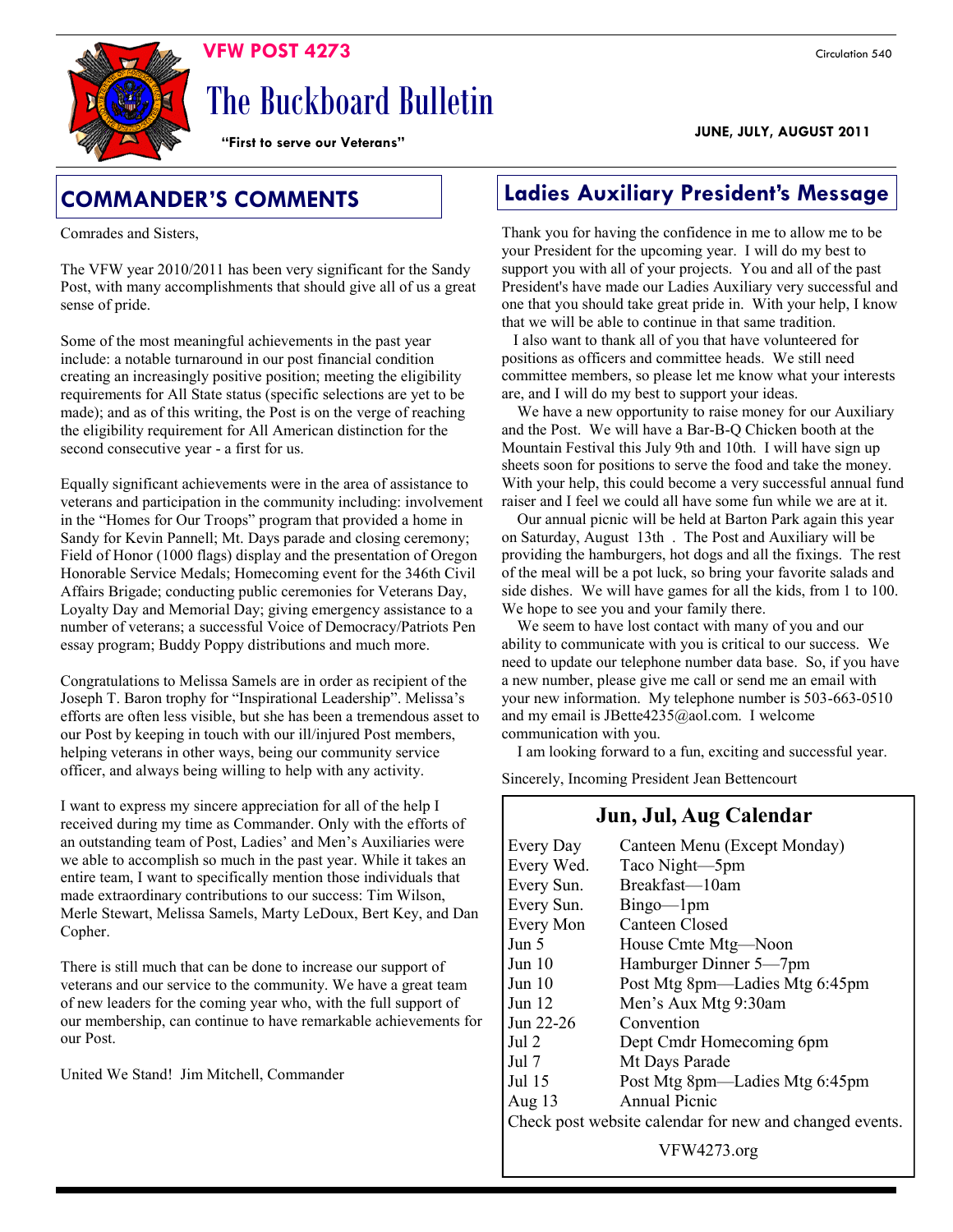It is with great pleasure, that I assume the office of Post Commander. With the help of our new officers, VFW, Ladies & Men's Auxiliary. I hope to make this transition as smooth as possible. Under the leadership of Jim Mitchell, and his officers, this was a great year for the Sandy Post. I expect under my command to have a exceptional year and make our comrades proud of Post 4273. I plan on meeting each and everyone of you, and will make myself available to you at all times. I'm very interested in your new ideas to make our post better for all.

 A special congratulations to Bert Key, our new Department Commander.

> "ALL GAVE SOME SOME GAVE ALL"

 Your new Post Commander Terry E. Boyer

# **Men's Auxiliary**

The Men's Auxiliary elected new officers at our last meeting. They are:

| President:     | Dan Vaughn     |
|----------------|----------------|
| Vice President | Matt Haider    |
| Secretary      | Gregg Redford  |
| Treasurer      | <b>Bob Dun</b> |
| Sgt At Arms    | Wayne Keller   |

Our next meeting is June 12th at 9:30am. Hope to see you there.

## Post Web Site [www.vfw4273.org](http://www.vfw4273.org/)

### **From Your Editor**

Newsletter articles are due Aug. 20 for the Sept Newsletter.

Contact your editor at:

**[admin@vfw4273.org](mailto:admin@vfw4273.org)**

## **The Post Chaplain**

**Melissa Samels 503 668 4849**

Our prayers and thoughts are with the family and friends of lifetime member Donald Lambert. He will be missed greatly by all that knew him.

Recently David Stockner was admitted to Legacy Emmanuel hospital. Please keep him in your prayers.

Melissa Samels



17475 Beers Avenue Sandy Oregon Next door to VFW Post

#### 2012 AUXILIARY MEMEBERSHIP

Ladies your DUES NOTICE for your 2012 dues will be in the mail to you in July. When you receive your notice please pay it promptly. While your membership does not expire until December 31 of each year, dues collection always begins in July of each year. This is so we can get to 100% as early as possible. Early 100% can mean monetary reward from National Ladies Auxiliary. Show your support for our Veterans by paying your dues in July. Thank you. And, if anyone is interested in a Life Membership they should contact Jackie Key Membership Chair at (503) 668- 8418. Thank you, Jackie

Welcome to Cascadia Village  $ee$ Sandy, OR 97055

**The Auxiliary Chaplain Judy Gascon 503 668 3748**

 Ruth Jackson is doing fine and does not have cancer at this time, although she reports she had it in the past. My apologies for the incorrect report.

 Laura Barons is still recovering from a broken ankle and had moved to Cascadia. Phone call are welcome (503-826-8489). She thanks everyone for the "Prayers and Thoughts".

 Joann LeDoux and Birdie Foust are home and doing much better.

 Dee Steffl is in serious condition in ICU at MT Hood with brain damage. Her husband Dick says things don't look good and would appreciate prayers.

 Helen Lambert's husband Don passed away May 2nd. She is not feeling well from CHF this spring. Our Sympathy and Prayers Helen.



| Terry Boyer        | President          | Jean Bettencourt   |
|--------------------|--------------------|--------------------|
| Merle Stewart      | Sr. Vice President | Dora Fitzpatrick   |
| Glenn Yeager       | Jr. Vice President | Jennell Mitchell   |
| Melissa Samels     | Treasurer          | Jackie Key         |
| <b>Bill Miller</b> | Chaplain           | <b>Judy Gascon</b> |
| John Lamb          | Secretary          | Debra Glenzer      |
|                    | Guard              | Jewell Lamb        |
| Dan Copher         | Conductress        | Dora Fitzpatrick   |
|                    |                    |                    |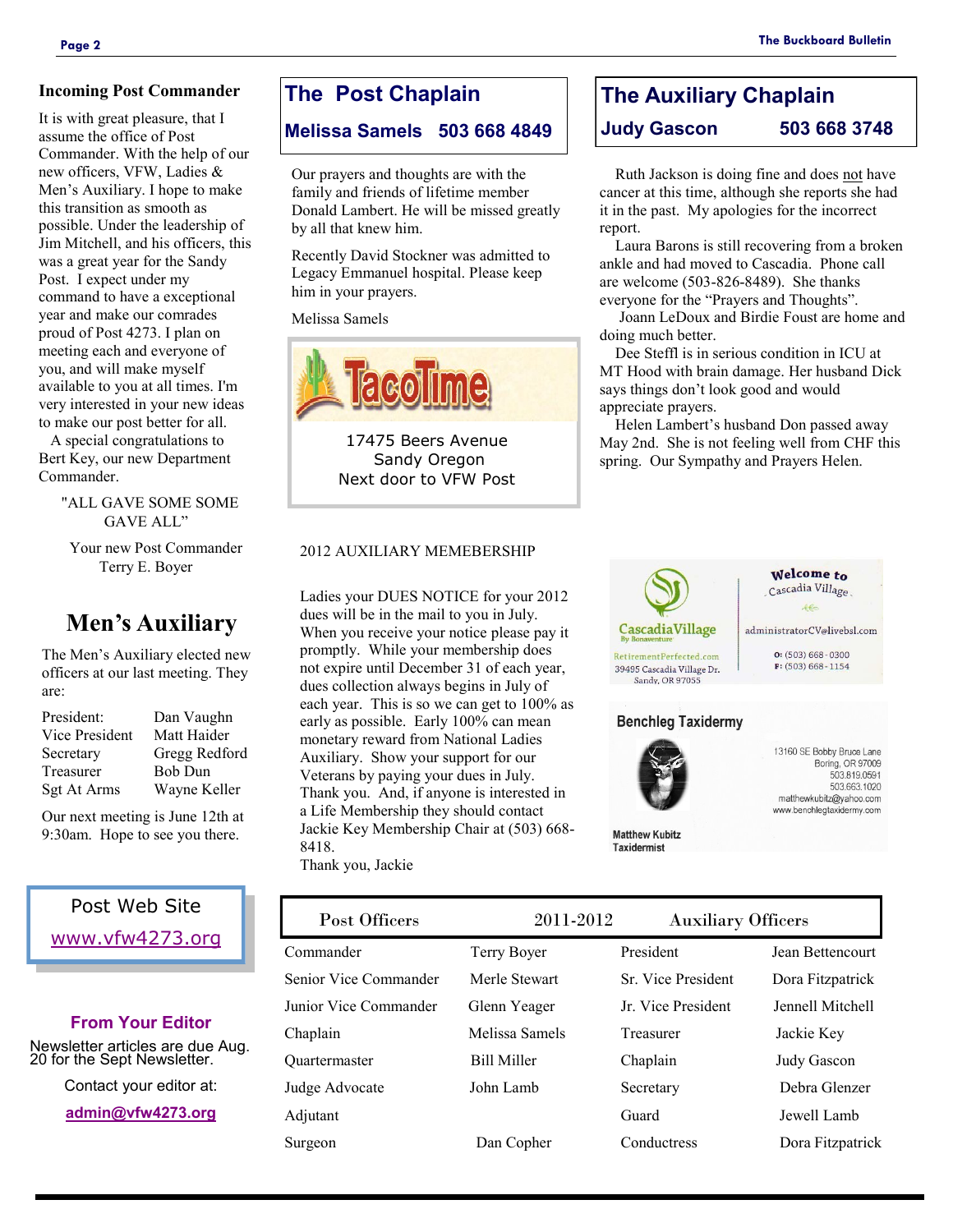The poppy distribution has gone well so far. Due to the time line to get this to the newsletter we will not know the final tally; we still have the Safeway and Fred Meyer stores to do on Memorial Day week-end. We did very well at the Safeway and Bi Mart in Damascus .This was our first year we've distributed there but I think we may want to remember them as a place to go in the future. Over the week-end there we received almost \$1400 in donations and that was done with covering just one door at Safeway. I'm sure we could do better with more volunteers to cover all areas of traffic. In the future, please come to the Post and sign up to help do your part in this bi-annual campaign. Remember, the funds collected help our fellow veterans and their families.

I would like to thank all of you who supported this effort. I know most of you who volunteered your time had to cover multiple shifts. We covered a lot more dates this year so more help was needed. The effort was well distributed between the Post members and the Ladies and Men's Auxiliarys. Thank you all! A special thanks to Loretta Wilson for getting all the store dates and locations in order and posted, and Commander Jim Mitchell for answering my many calls for help, input, advice and filling in on a very short notice to cover a time slot in Damascus.

Also a special thanks to past Commander, Chuck "write me a check" Lutz for his time and effort he spent traveling to the local businesses to explain our cause and collecting a great sum in donations. He is well known and trusted in the community so he's great asset to our Post and Buddy Poppy Chairman. Thanks again, Chuck.

Also thanks to the great response we received from the Brownies, Boy, Cub and Girl scouts helping with the distribution of Poppies. Its creates a lasting impression to have the young enthusiasm coupled with our seasoned veterans. I think it shows the community how strong we can be if we work to help one another help others.

So when you get a chance, support our local businesses who help support our fund raisers. And when you see someone displaying there Buddy Poppy thank them for supporting our cause. Again, thanks to all who helped make this a great 2011 BUDDY POPPY CAMPAIGN.

Merle Stewart , Buddy Poppy Chairman

#### **Cancer Aid & Research**

I have one fund raiser for the summer, tickets will go on sale in the canteen July 1st and the winners will be drawn on meeting night September 9th. Raffle tickets will be \$1:00 or 6 for \$5:00. Jean Bettencourt has made a beautiful lap robe and donated it to Cancer, Thank you so very much Jean. I will add other items to the raffle. Everyone be sure to buy lots of tickets, and have a wonderful summer.

Voriece, Cancer Chairman

### **VFW POST 4273**

 $\mathcal{X}$ 

# **LADIES AND MEN'S AUXILIARIES JOIN US FOR DEPARTMENT COMMANDER'S HOMECOMING PARTY**

**for**

# **BERT W. KEY OREGON DEPARTMENT COMMANDER 2011-2012 JULY 2, 2011**

**6:00 PM VFW POST 4273 CANTEEN SANDY, OREGON 503 668-5211 POTLUCK NO HOST BAR**